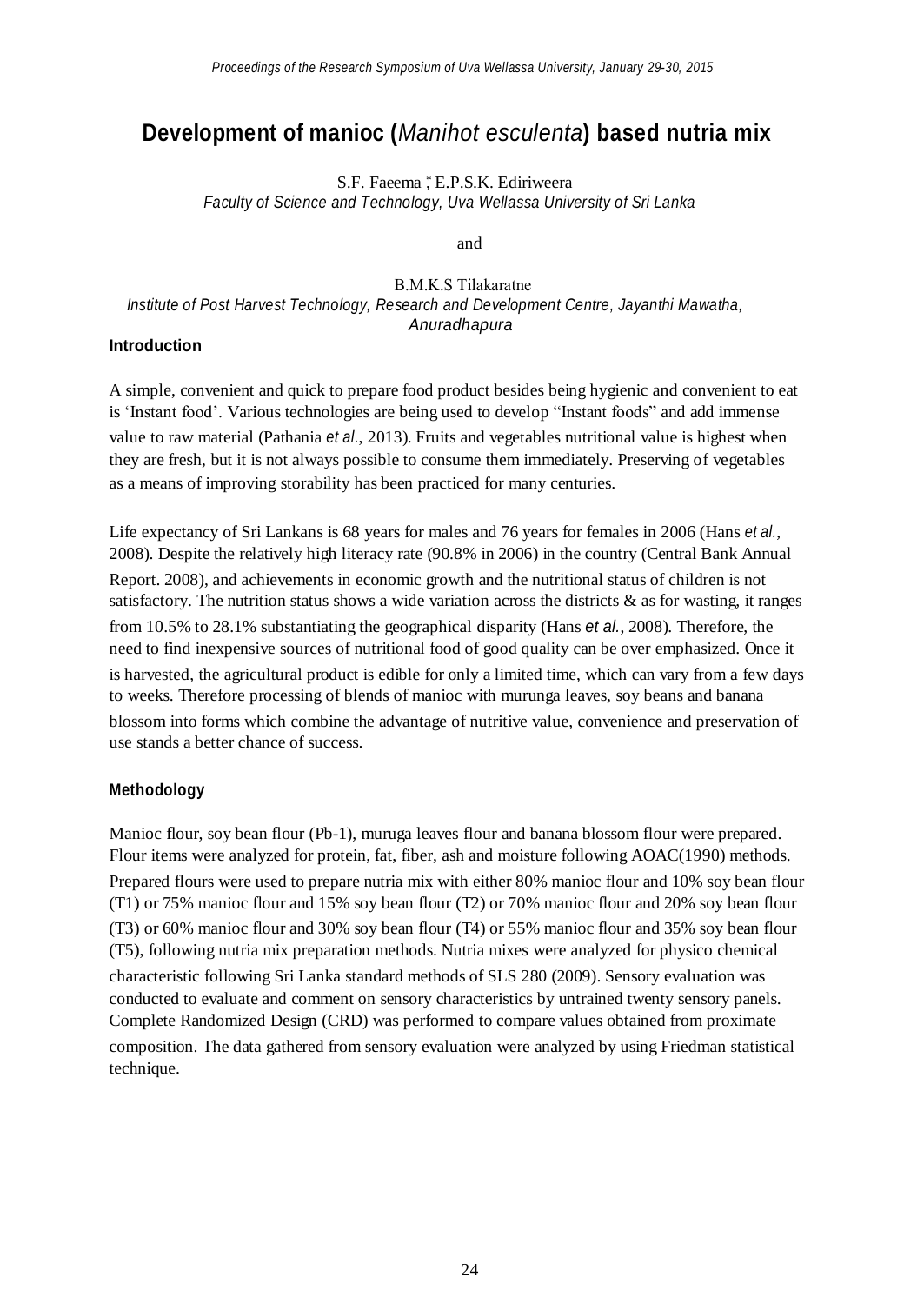#### **Result and Discussion**

| Flour            | Protein          | Fat             | Ash             | Fiber            | Moisture        |
|------------------|------------------|-----------------|-----------------|------------------|-----------------|
| Manioc           | $0.13 \pm 0.02$  | $0.22 \pm 0.02$ | $1.67 \pm 0.34$ | $0.87 \pm 0.11$  | $6.13 \pm 0.16$ |
| Soy bean         | $37.38 \pm 0.81$ | $12.10\pm0.36$  | $3.94 \pm 0.16$ | $0.72 \pm 0.02$  | $5.45 \pm 0.11$ |
| Murunga          | $24.31 \pm 0.00$ | $3.46 \pm 0.44$ | $9.13 \pm 0.20$ | $8.29 \pm 0.50$  | $8.31 \pm 0.09$ |
| <b>B.Blossom</b> | $4.63 \pm 0.00$  | $5.36 \pm 0.38$ | $10.92 + 0.22$  | $13.56 \pm 0.32$ | $6.20 \pm 0.08$ |

Table 1: Physico -chemical analysis of prepared flour

Values are mean  $\pm$  standard deviation of triplicate (n=3)

As the results showed in Table 2 the moisture content of  $T_5$  was lower than  $T_1$ ,  $T_2$ ,  $T_3$  and  $T_4$  and moisture content was slightly decreased with increased of soy bean flour. The pH of 3 different treatments T<sub>1</sub>, T<sub>2</sub>, T<sub>3</sub>, T<sub>4</sub> and T<sub>5</sub> were  $6.33\pm0.01$ ,  $6.35\pm0.01$ ,  $6.40\pm0.01$ ,  $6.36\pm0.01$  and  $6.27\pm0.01$ , respectively. The results have (Table 2) shown that the fat content was slightly increased with the increase of soy bean flour. The result (Table 1) shown that the fat content of soy bean flour was 12.10±0.36. This might be a reason to observe increased fact content with increased of soy bean flour.

There is no treatment effect on fiber. The result (Table 2) shown that the T5 had higher crude fibre content than T1, T2, T3 and T4. There is no treatment effect on ash. The result (Table 2) shown that the T5 had higher crude ash content than T1, T2, T3 and T4. The result (Table 2) shown that the protein content was slightly increased with increased of soy bean flour. The result (Table 1) shown that the protein content of soy bean flour was  $37.38\pm0.81$ . This might be a reason to observe increased protein content with the increased of soy bean flour.

| Treatment | Protein          | Fat             | Fiber           | Ash             | Moisture        | pH              |
|-----------|------------------|-----------------|-----------------|-----------------|-----------------|-----------------|
|           | $1.66 \pm 0.00$  | $3.78 \pm 0.12$ | $2.20 \pm 0.06$ | $4.07 \pm 0.29$ | $7.13 + 0.12$   | $6.33 \pm 0.01$ |
| 2         | $1.74 \pm 0.00$  | $4.13 \pm 0.11$ | $2.19+0.00$     | $4.30 \pm 0.22$ | $7.16 \pm 0.16$ | $6.35 \pm 0.01$ |
| 3         | $2.91 \pm 0.00$  | $5.17 \pm 0.11$ | $2.20 \pm 0.00$ | $3.73 \pm 0.22$ | $7.09 \pm 0.16$ | $6.40\pm0.01$   |
| 4         | $6.95 \pm 0.06$  | $7.41 \pm 0.08$ | $2.15 \pm 0.19$ | $4.23+0.11$     | $7.25 \pm 0.11$ | $6.36 \pm 0.01$ |
|           | $10.32 \pm 0.29$ | $9.31 \pm 0.02$ | $2.21 + 0.01$   | $4.41 \pm 0.42$ | $7.03 \pm 0.27$ | $6.27 \pm 0.01$ |

|  | Table 2: Physico-chemical properties of mix |  |
|--|---------------------------------------------|--|
|  |                                             |  |

Values are mean  $\pm$  standard deviation of triplicate (n=3)

The developed treatments 3, 4 and 5 were tested for appearance, color, aroma, taste, texture and overall acceptability. There is no significant different in characteristics of the mix versus samples.